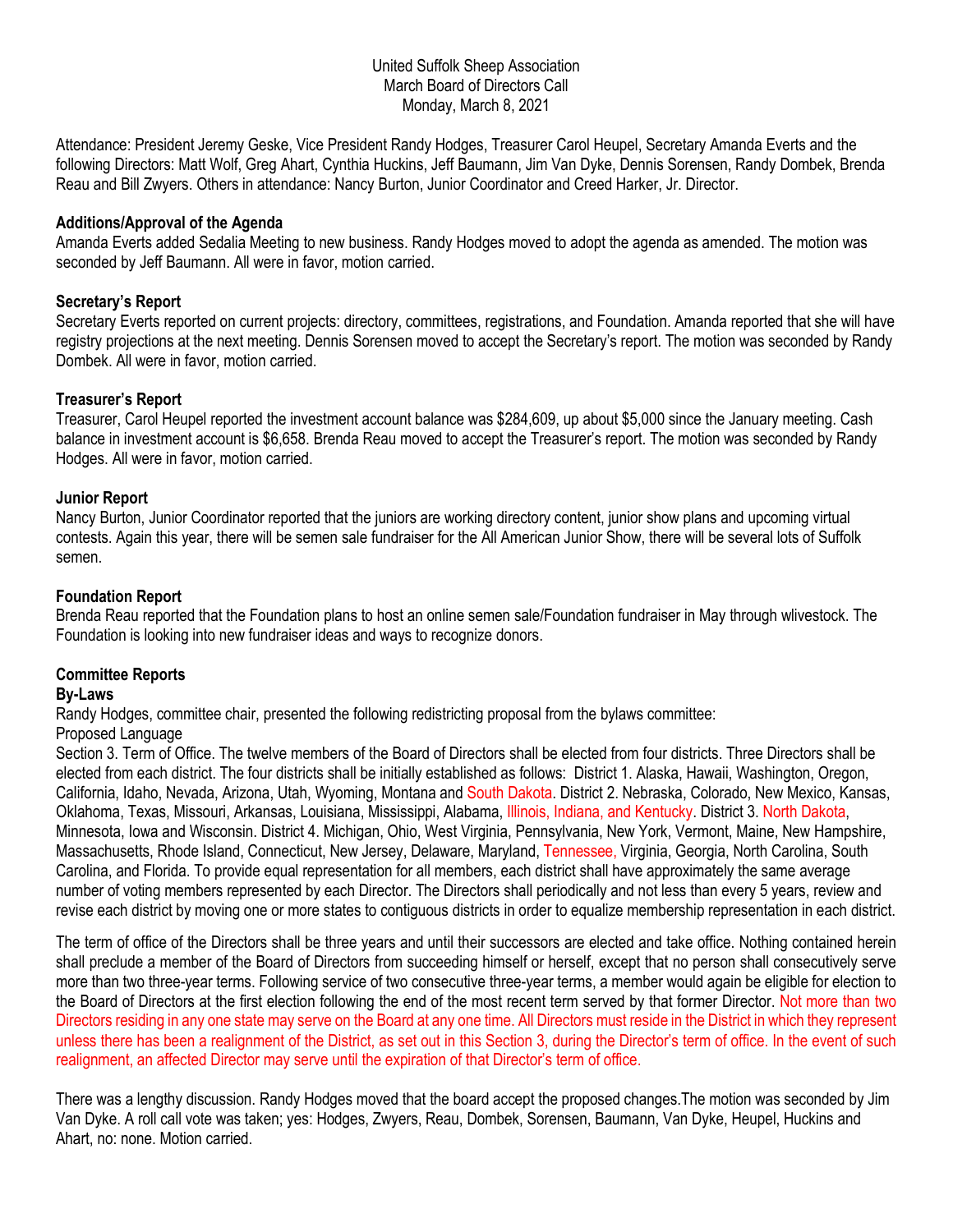# **Youth Promotion**

Jeff Baumann, committee chair, reported the 2020 futurity results have been posted. Amanda Everts discussed the end date for the ewe lamb futurity and suggested changing it from the birth date of the lamb to April 1. Jeff Baumann made a motion to change the end date for the Ewe Lamb Futurity to April, the motion was seconded by Randy Dombek. All were in favor, motion carried.

## **Budget**

No report.

# **Hospitality**

Randy Hodges offered to make arrangements for donuts and juice/coffee at the Ohio Showcase.

## **Hall of Fame**

Committee has not meet. It was reported that the Ketcham family has respectfully declined the Hall of Fame invitation.

## **Breed Improvement**

Brenda Reau, committee chair, reported the first committee has meet initially focus on 1) phenotype and breed identity,2) meeting the needs of the commercial industry and 3) genetics. The committee will meet the end of March and formally establish plan of work and subcommittees for the year.

## **Online Sales**

Randy Dombek, committee chair, reviewed upcoming sale dates.

# **Registry Programs**

No new applications.

## **Strategic Planning**

Greg Ahart, committee chair, commented on the SWOT responses from the directors and common themes between those responses and the needs assessment. The director SWOT responses will be distributed to the officers and Brenda, there will be a report back to the board a the next meeting.

#### **Old Business**

#### **Needs Assessment**

Brenda Reau asked if any directors would like additional information. There was a discussion on how to share the data and it was determined that the slide presentation given to directors will be made available to the membership.

# **Directory**

Amanda discussed the directory which will be about 20 more pages than last year and has about 40 more ads.

# **Letter From Greg Deakin**

The Breed Improvement committee touched on these concerns. There was discussion on looking for guidance from members who are more involved with the wether/sire and dams to look for some guidance on the issue of breed character.

#### **New Business**

## **AAJS**

Nancy Burton reported that the All American Junior Show is extending the age to show for this year only to 22, to allow for those "last year exhibitors from 2020" to be able to show this year. Brenda Reau made a motion that it was okay for Suffolks to follow this, the motion was seconded by Jim Van Dyke. All in favor, motion carried.

#### **Genomic Research Project**

The board received information on a Genomics Project that the USSA has been ask to help support. The research group is looking to the breed associations to help support the cost of testing for their breeders. There was a lengthy discussion. Bill Zwyers made a motion to share a letter of support from the USSA for the project. The motion was seconded by Carol Heupel. All were in favor, motion passed. There was a lengthy discussion regarding funds to support the project. This topic will be table for a special meeting once directors can review more information on the project and further information can be gathered on questions about testing.